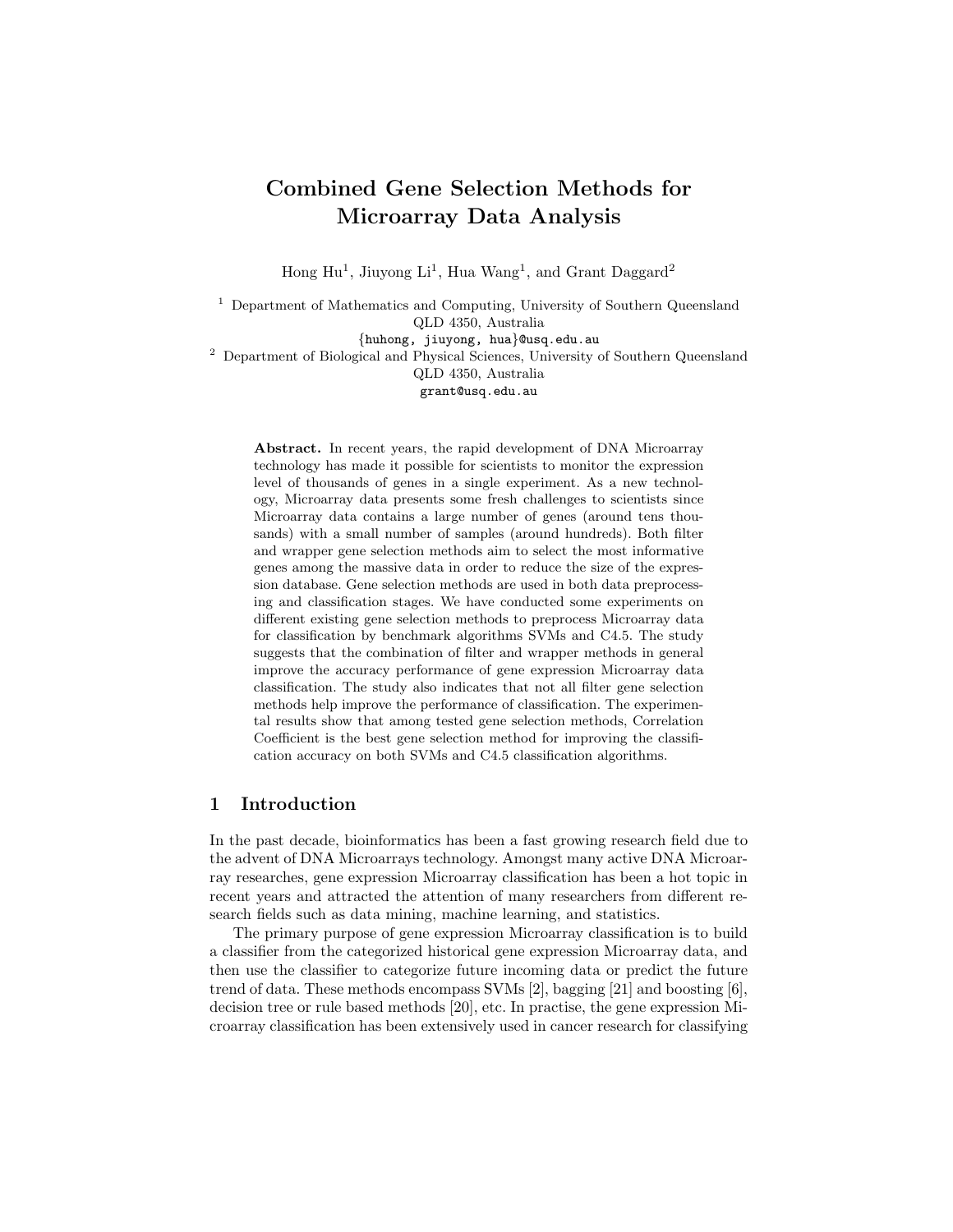and predicting clinical cancer outcomes [22, 23]. It is also applied to cancer diagnosis and prognosis [25, 24]. In addition, classification can help researchers to discover the drug response for particular patients in order to use appropriate treatment for individuals [16].

Gene expression Microarray data is usually of very high dimensions and a small number of samples. This makes it very difficult for many existing classification algorithms to analyze this type of data. In addition, Gene expression Microarray data contain a high level of noise, irrelevant and redundant data. All these attribute to unreliable and low accuracy analysis results.

Since many classification methods are not scalable to the high dimensions, they are inapplicable to analyzing raw gene expression Microarray data. Consequently, reducing the number of genes is crucial for applying classification algorithms to analyzing gene expression data.

This paper is organized in six sections. In this introductory section, we give a brief introduction to some problems in gene expression Microarray data classification. In section 2, we explain the importance of data preprocessing for gene expression Microarray data. In section 3, we review the gene selection methods. In section 4, we present the design of methods for comparing the accuracy of SVMs and C4.5 using different gene selection methods. In section 5, we test the four different gene selection methods with three datasets, and present a discussion of the results. In section 6, we conclude the paper.

## 2 Gene expression Microarray data preprocessing

An objective of gene expression Microarray data preprocessing is to select a small set of genes which can be used to improve the accuracy and efficiency of classification from a high dimensional gene expression dataset.

For example, normally a gene expression Microarray dataset contains less than 100 examples, but has tens of thousand of genes(attributes). High dimensionality may cause significant problems in Microarray data analysis.

- 1. Irrelevant and noise genes decrease the quality of classification. Gene expression Microarray is a newly developed technology, and the data stored in Microarray data often contain a great deal of noise which is caused by human errors, malfunctions and missing values. In addition, not all genes in a dataset are informative for classification. Using irrelevant and noise genes for classification only causes a greater risk of decreasing the accuracy of classification. The noise and irrelevant genes should be removed from Microarray data before classification takes place.
- 2. The huge number of genes causes great computational complexity in building classifiers. A Microarray dataset contains large number of genes. This high dimensionality makes many classification algorithms inapplicable or inefficient.

Microarray data preprocessing is a very important stage for classification. One crucial step of Microarray data preprocessing is gene selection. A good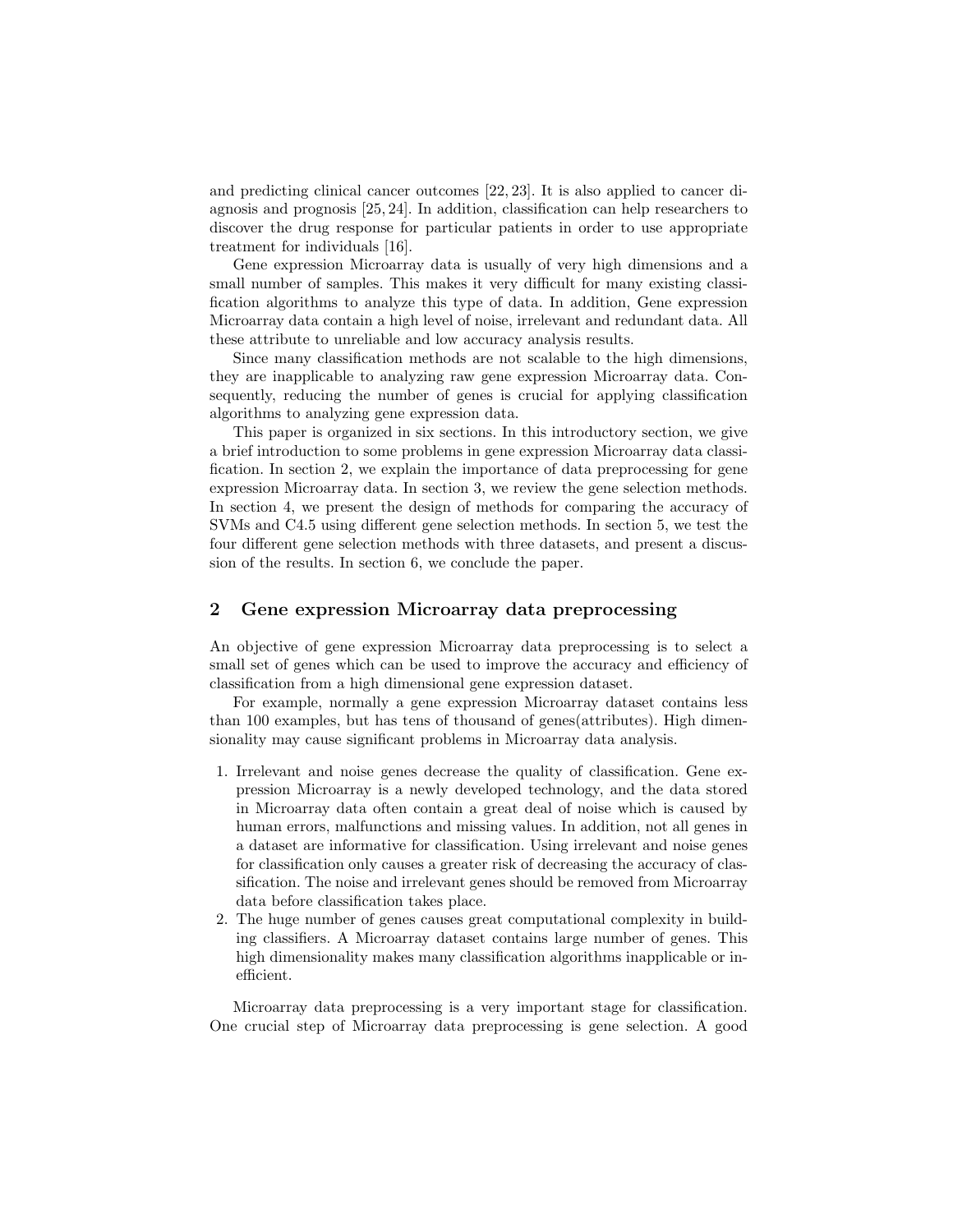gene selection method can not only increase the accuracy of classification by eliminating the irrelevant genes from Microarray data, but also speed up the classification process by reducing the Microarray data size.

#### 3 Gene selection methods

Gene selection is a process of selecting the most informative genes which are most predictive to its related class for classification. According to the dependency with classification algorithms, gene selection methods can be divided into wrapper and filter methods [12].

A filter method performs gene selection independently to preprocess the Microarray dataset before the dataset is used for classification analysis. In recent years, filter methods have become increasingly popular as these methods can reduce the dataset size before classification. For example, one of the most popular filter gene selection methods is called ranking and it has been applied to cancer classification. Within the ranking, Golub *et al*  $[22]$  used a Signal-to-Noise ratio method for gene selection in a leukemia dataset, while a correlation coefficient method was applied to a breast cancer dataset by Van't Veer et al [23].

However, using a one-gene-at-a-time ranking method does not take the relationships between genes into account. Some genes among the selected genes have similar expression levels among classes, and they are redundant since no additional information is gained for classification algorithms by keeping them all in the dataset. This redundancy problem affects the performance of classifiers. To eliminate this problem, Koller and Sahami [13] developed an optimal gene selection method called Markov blanket filtering which can remove redundant genes. Based on this method, Yu and Liu [26] proposed the Redundancy Based Filter(RBF) method to deal with redundant problems and the results are very promising.

In contrast, a wrapper method embeds a gene selection method within a classification algorithm. The wrapper methods are not as efficient as the filter methods due to the fact that an algorithm runs on the original high dimensional Microarray dataset. However, Kohavi and John [12] have discovered that wrapper methods could significantly improve the accuracy of classification algorithms over filter methods. This discovery indicates that the performance of a classification algorithm is dependent on the chosen gene selection method. Nevertheless, no single gene selection method can universally improve the performance of classification algorithms in terms of efficiency and accuracy. An example of a wrapper method is SVMs [9], which uses a recursive feature elimination(RFE) approach to eliminate the features iteratively in a greedy fashion until the largest margin of separation is reached.

In summary, in order to deal with gene expression Microarray data more effectively and efficiently, classification algorithms need to consider applying a combination of filter gene selection and wrapper methods for Microarray data classification.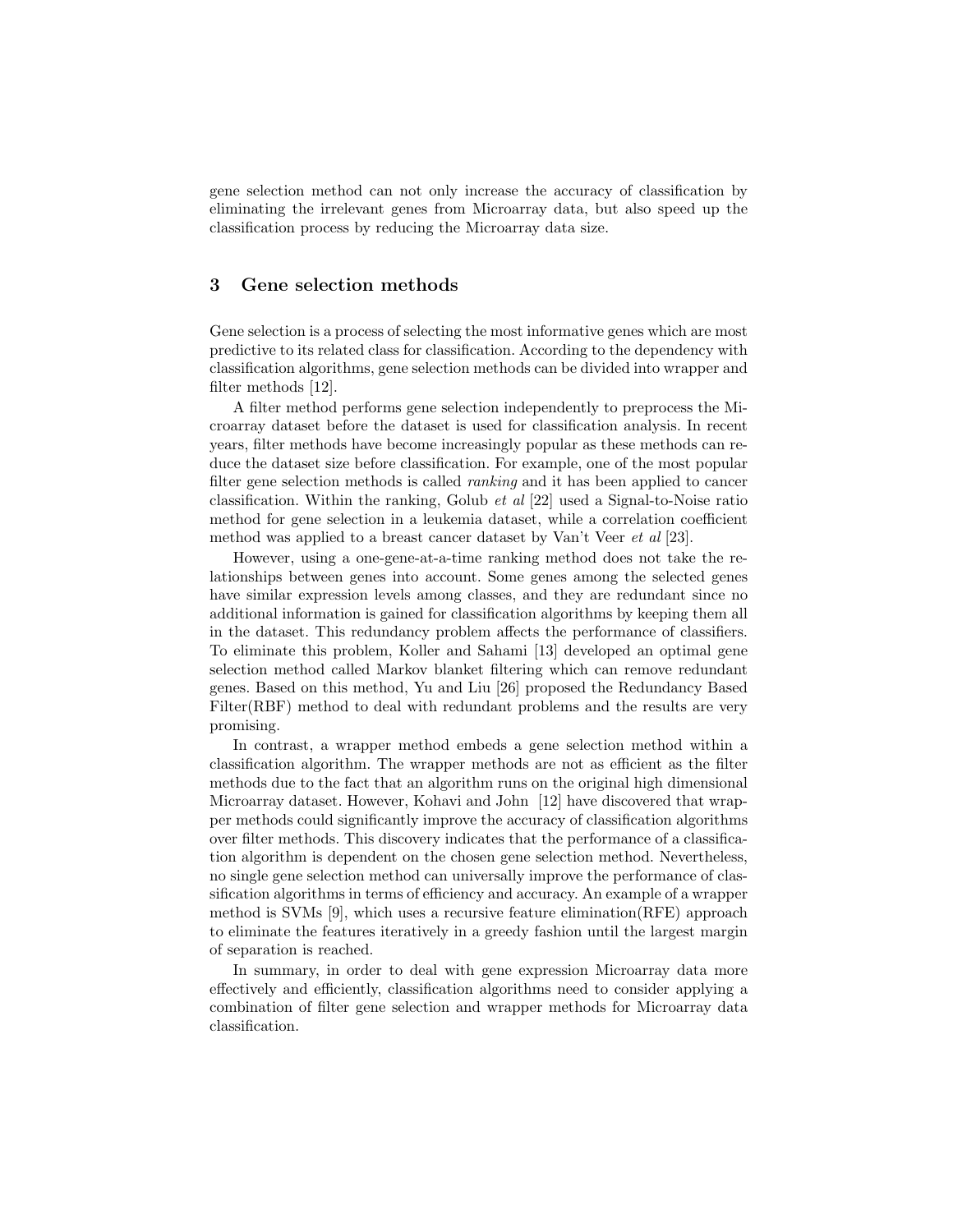#### 4 Experimental design and methodology

In this paper, we examine if combined gene selection methods can enhance the performance of a classification algorithm. We conduct some experiments on different existing gene selection methods to preprocess Microarray data for classification by benchmark algorithms SVMs and C4.5.

First of all, we choose SVMs-lights classification system [10] and C4.5 [17] for experimental study. This choice is based on the following considerations.

Consideration of benchmark systems: SVMs and C4.5 have been regarded as bench mark classification algorithms. SVMs was proposed by Cottes and Vapnik [4] in 1995. It has been one of the most influential classification algorithms. SVMs has been applied to many domains, for example, text categorization [11], image classification [18], cancer classification [7, 2]. SVMs can easily deal with the high dimensional datasets with a wrapper gene selection method. SVMs also can achieve a higher performance compared to most existing classification algorithms. C4.5 [20, 19] was proposed by Quinlan in 1993. It is a benchmark decision tree classification algorithms. It has been widely used in ensemble decision tree methods for gene expression microarray classification and the results are very promising [21, 5, 6, 15].

Considering of wrapper methods: SVMs and C4.5 are not only benchmark classification systems, but each of them contains a wrapper gene selection method. SVMs uses a recursive feature elimination(RFE) approach to eliminate the features iteratively in a greedy fashion until the largest margin of separation is reached. Decision tree method can also be treated as a gene selection method. It selects a gene with the highest information gain at each step and all selected genes appear in the decision tree.

In this study, we choose and implement four popular ranking methods collected by Cho and Won [3], namely Signal-to-Noise ratio (SN), correlation coefficient (CC), Euclidean (EU) and Cosine (CO) ranking methods. A ranking method identifies one gene at a time with differentially expressed levels among predefined classes and puts all genes in decreasing order. After a specified significance expressed level or number of genes is selected, the genes lower than the significance level or given number of genes are filtered out. The advantages of these methods are intuitive, simple and easy to implement.

To evaluate the performance of different gene selection methods, three datasets from Kent Ridge Biological Data Set Repository [14] are selected. These datasets were collected from some influential journal papers, namely breast cancer [23], lung cancer [8] and B-cell lymphoma [1]. Table 1 shows the summary of the three datasets.

During the gene expression Microarray data preprocessing stage, we define the number of selected genes as 20, 50 and 100 for all filter gene selection methods. In our experiments, a tenfold cross-validation method is also carried out for each method to test its accuracy.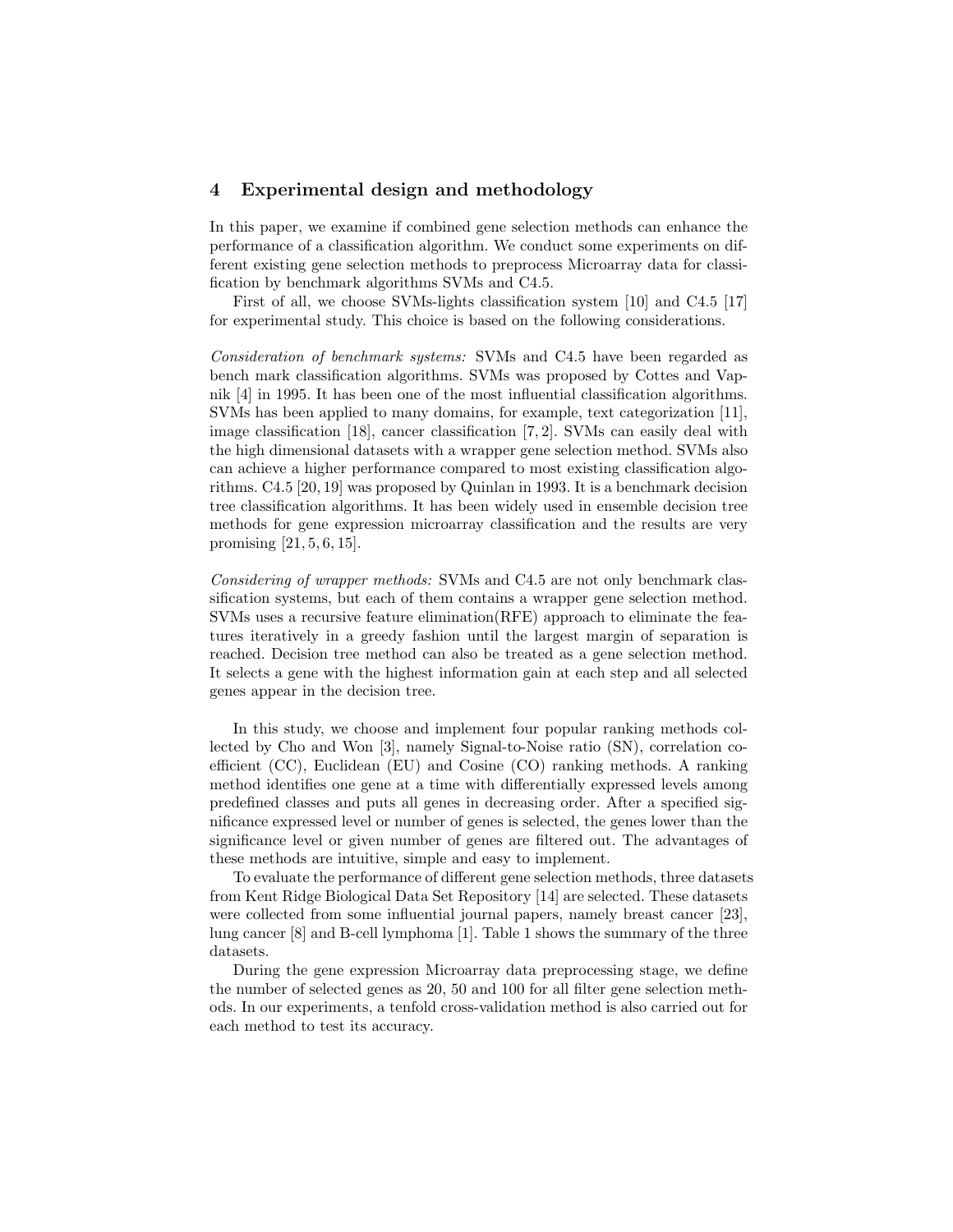Table 1. Experimental dataset details

| Dataset               |       | Genes Class Record |
|-----------------------|-------|--------------------|
| ALL-AML Leukemia 7129 |       | 72                 |
| Breast Cancer         | 24481 | 97                 |
| Lung Cancer           | 12533 | 181                |

#### 5 Experimental results and discussions

Table 2 and Table 3 show the detailed results for SVMs and C4.5 tested on three different datasets preprocessed by four different filter gene selection methods. From these experimental results, we make the following observations.

1. When datasets are preprocessed, SVMs improves its prediction accuracy by up to 15%. Among the four gene selection methods, Correlation coefficient and Signal-to-Noise methods are the most effective preprocessing method with 91% accuracy on average, followed by Cosine 84%, and Euclidean 73%. All tested gene selection methods except Euclidean have improved the prediction accuracy of the classifier; while the performance of C4.5 improves its prediction accuracy by up to 12%. Among the four gene selection methods, Correlation coefficient and Euclidean methods are the most effective preprocessing methods with 85% accuracy on average, followed by Cosine 82%, and Signal-to-Noise 60%. All tested gene selection methods except Signalto-Noise have improved the prediction accuracy of the classifier.

These results indicate that the gene selection methods in general improve the prediction accuracy of classification. As we mentioned before, Microarray data contains irrelevant and noise genes. Those genes do not help classification but reduce the prediction accuracy . Microarray data preprocessing is able to reduce the number of irrelevant genes in Microarray data classification and therefore can generally help to improve the classification accuracy.

2. The experimental results show that with preprocessing, the number of genes selected affects the classification accuracy. In Table 2, the highest accurate results for both lung cancer and lymphoma are base on 100 genes while the highest accurate results for Breast cancer is based on 20 genes. The overall performance is better when datasets contain 50 or 100 genes. In Table 3, the overall performance is better when datasets contain 50 or 100 genes.

The results indicate that a smallest dataset does not necessarily guarantee the highest prediction accuracy. As a preprocessing method, the number of selected genes can not be too small. At this stage, the objective of gene selection is to eliminate irrelevant and noise genes. However, less informative genes can sometimes enhance the power of classification if they are co-related with the most informative genes. If the number of genes has been eliminated too harshly, it can also decrease the performance of the classification. So during the preprocessing, we need to make sure that a reasonable number of genes are left for classification.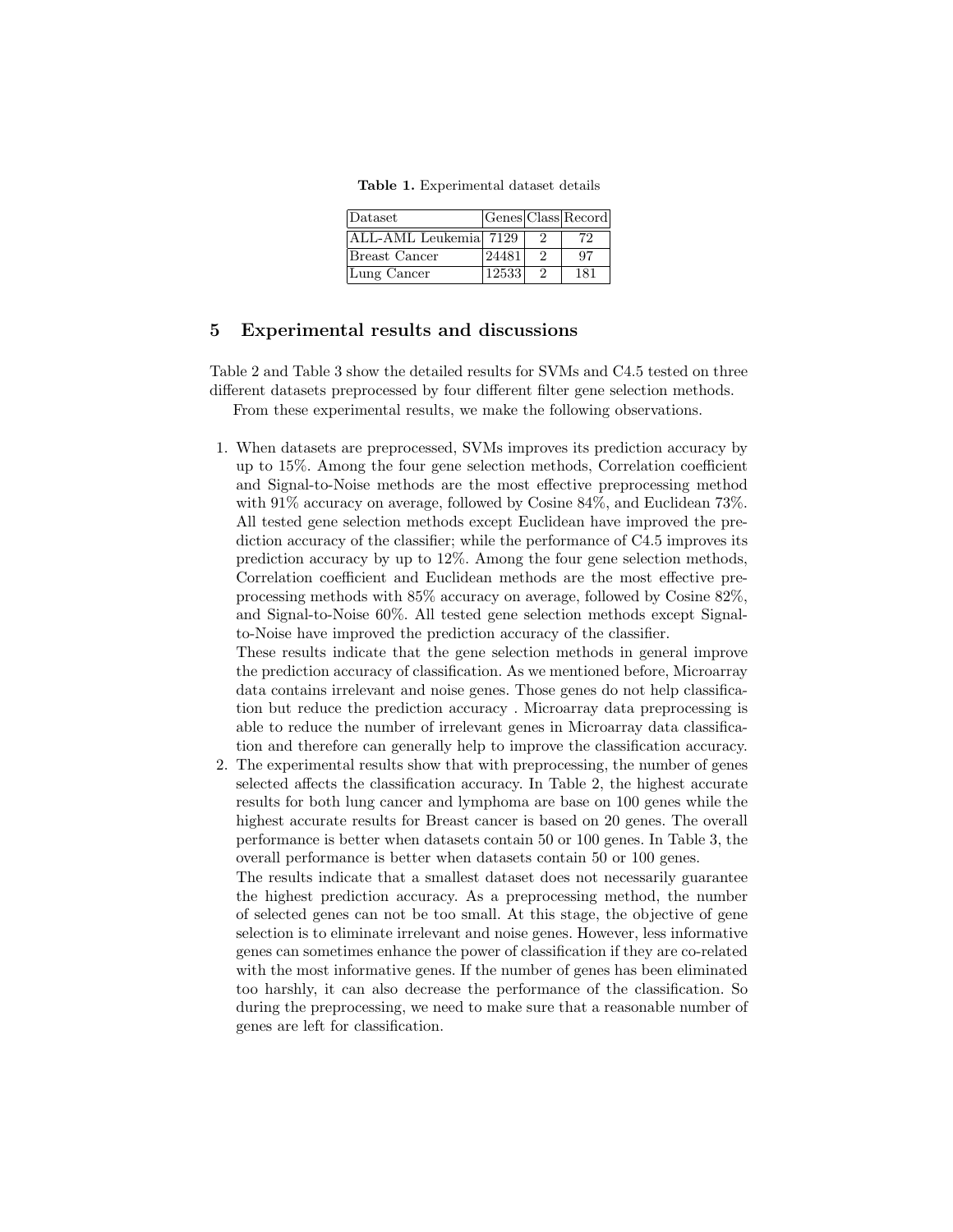| Dataset       | Original data | $100$ gene       |          |      | $50 \text{ gene}$                                                             |           |  |                                       | $20 \text{ gene}$                     |                                       |  |     |                  |
|---------------|---------------|------------------|----------|------|-------------------------------------------------------------------------------|-----------|--|---------------------------------------|---------------------------------------|---------------------------------------|--|-----|------------------|
|               |               |                  |          |      | CCSNEUCOCSNEUCOCSNEUCO                                                        |           |  |                                       |                                       |                                       |  |     |                  |
| Breast cancer | .62           |                  |          |      | $.75$ , $.72$ , $.46$ , $.54$ , $.74$ , $.74$ , $.48$ , $.57$ , $.77$ , $.77$ |           |  |                                       |                                       |                                       |  |     | $.49$ .53        |
| Lung cancer   | .96           |                  |          |      | .98 1.0 .92 .98 1.0 1.0 .91                                                   |           |  |                                       | $.99$   $.99$   $.99$   $.92$   $.99$ |                                       |  |     |                  |
| Lymphoma      | .92           |                  | .9911.01 |      |                                                                               |           |  | $.95 \mid .99 \mid .99 \mid .78 \mid$ |                                       | $.95 \mid .97 \mid .98 \mid .76 \mid$ |  |     | .98 <sup>1</sup> |
| Average       | .80           | .91 <sup>1</sup> |          | .731 | .82                                                                           | $\pm .91$ |  | .72 <sub>1</sub>                      | .84 <sup>°</sup>                      | .91 <sub>1</sub>                      |  | 791 | .831             |

Table 2. The accuracy results for SVMs

Table 3. The accuracy results for C4.5

| Dataset       | original data | $100$ gene |              |                       |                                                                                                       | $50 \text{ gene}$ |        |              |                                                               | $20$ gene |                 |      |           |
|---------------|---------------|------------|--------------|-----------------------|-------------------------------------------------------------------------------------------------------|-------------------|--------|--------------|---------------------------------------------------------------|-----------|-----------------|------|-----------|
|               |               |            |              |                       | CC SN EU CO CC SN EU CO CC SN EU CO                                                                   |                   |        |              |                                                               |           |                 |      |           |
| Breast cancer | .61           |            |              |                       | $.73$ , $.46$ , $.72$ , $.57$                                                                         |                   |        |              | $.64$ , $.46$ , $.68$ , $.57$ , $.69$ , $.46$ , $.72$ , $.59$ |           |                 |      |           |
| Lung cancer   | .93           |            |              |                       | $.96$ , $.82$ , $.96$ , $.96$ , $.96$ , $.82$ , $.96$ , $.96$ , $.96$ , $.96$ , $.83$ , $.95$ , $.96$ |                   |        |              |                                                               |           |                 |      |           |
| Lymphoma      | .80           | .87        | $.5^{\circ}$ |                       | $.82$ $.87$ $\mid$                                                                                    | .85               | $.5\,$ | .9           | $.87$ .87                                                     |           | 5.              | .62' | .9        |
| Average       | .78           |            |              | $.85$ , $.59$ , $.83$ | .8                                                                                                    |                   |        | $.82$ .59.85 | .8                                                            | .84 I     | .6 <sup>1</sup> |      | $.76$ .82 |

3. The experimental results also show that not all gene selection methods improve the performance of classification. Based on Euclidean gene selection method, the classification accuracy of SVMs decreases by up to 8% on average, while the classification accuracy of C4.5 improves by up to 5%. Signal-to-Noise is able to improve the performance of SVMs by 11%, but this method decrease the performance of C4.5 by up to 19%.

Those results remind us that when selecting the gene select method for data preprocessing, we must consider which classification method that the gene selection is for. For example, if we select SVMs as a classification algorithm, then Correlation coefficient or Signal-to-Noise gene selection method is better for data preprocessing. An inappropriate choice can only harm the power of prediction.

### 6 Conclusions

In this paper, we have conducted some experiments on different existing gene selection methods for preprocessing gene expression Microarray data for classification by SVMs and C4.5, which themselves contain a wrapped method. We observed that in general the performance of SVMs and C4.5 are improved by using the preprocessed datasets rather than original datasets. The results indicated that not all gene selection methods improve the performance of classification. Among the different gene selection methods, correlation coefficient is the best gene selection method and improves the performance of SVMs and C4.5 significantly. Our results also implied that a small dataset usually does not produce high prediction accuracy. So during the preprocessing, we need to make sure a reasonable number of genes are chosen for classification. In future, we will evaluate more gene selection methods and classification algorithms. We will in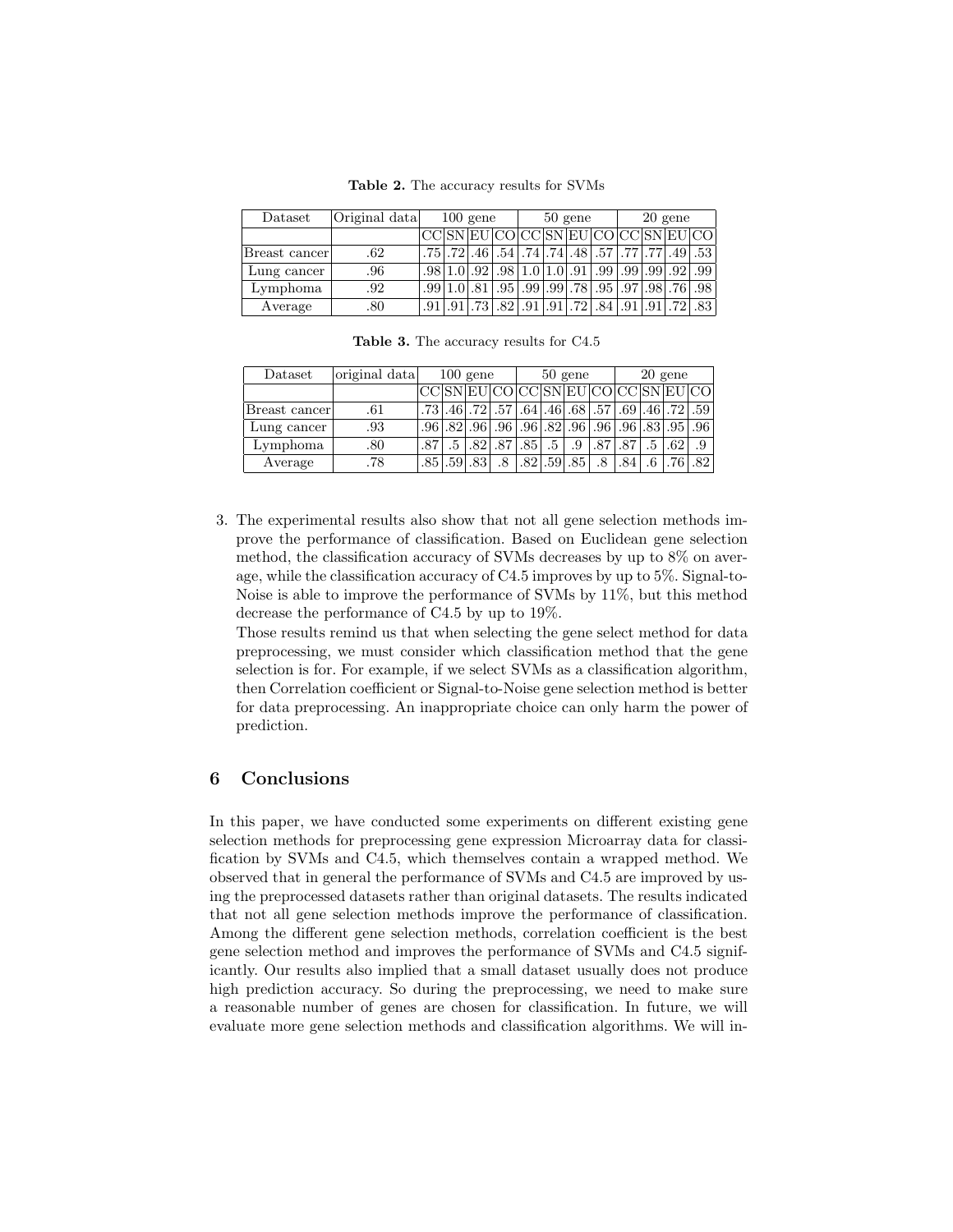vestigate how Microarray data size are impact the performance of Microarray data analysis.

#### References

- 1. A. Alizadeh, M. Eishen, E. Davis, and C. M. et. al. Distinct types of diffuse large b-cell lymphoma identified by gene expression profiling. Nature, 403:503–511, 2000.
- 2. M. Brown, W. Grundy, D. Lin, N. Cristianini, C. Sugnet, T. Furey, M. Jr, and D. Haussler. Knowledge-based analysis of microarray gene expression data by using suport vector machines. In Proc. Natl. Acad. Sci., volume 97, pages 262– 267, 2000.
- 3. S.-B. Cho and H.-H. Won. Machine learning in dna microarray analysis for cancer classification. In CRPITS '19: Proceedings of the First Asia-Pacific bioinformatics conference on Bioinformatics 2003, pages 189–198, Darlinghurst, Australia, Australia, 2003. Australian Computer Society, Inc.
- 4. C. Cortes and V. Vapnik. Support-vector networks. Machine Learning, 20(3):273– 297, 1995.
- 5. M. Dettling. Bagboosting for tumor classification with gene expression data. Bioinformatics, 20(18):3583–3593, 2004.
- 6. T. G. Dietterich. An experimental comparison of three methods for constructing ensembles of decision trees: Bagging, boosting, and randomization. Machine learning, 40:139–157.
- 7. T. S. Furey, N. Christianini, N. Duffy, D. W. Bednarski, M. Schummer, and D. Hauessler. Support vector machine classification and validation of cancer tissue samples using microarray expression data. Bioinformatics, 16(10):906–914, 2000.
- 8. G. Gordon, R. Jensen, L.-L. Hsiao, and S. G. et. al. Translation of microarray data into clinically relevant cancer diagnostic tests using gege expression ratios in lung cancer and mesothelioma. Cancer Research, 62:4963–4967, 2002.
- 9. I. Guyon, J. Weston, S. Barnhill, and V. Vapnik. Gene selection for cancer classification using support vector machines. Machine Learning, 46(1-3):389–422, 2002.
- 10. T. Joachims. Making large-scale support vector machine learning practical. In Advances in Kernel Methods: Support Vector Machines.
- 11. T. Joachims. Text categorization with support vector machines: learning with many relevant features. In C. Nédellec and C. Rouveirol, editors, *Proceedings of* ECML-98, 10th European Conference on Machine Learning, number 1398, pages 137–142. Springer Verlag, Heidelberg, DE, 1998.
- 12. R. Kohavi and G. H. John. Wrappers for feature subset selection. Artificial Intelligence, 97(1-2):273–324, 1997.
- 13. D. Koller and M. Sahami. Toward optimal feature selection. In International Conference on Machine Learning, pages 284–292, 1996.
- 14. J. Li and H. Liu. Kent ridge bio-medical data set repository. http://sdmc.lit.org.sg/gedatasets/datasets.html, 2002.
- 15. J. Li, H. Liu, S.-K. Ng, and L. Wong. Discovery of significant rules for classifying cancer diagnosis data. In ECCB, pages 93–102, 2003.
- 16. O. Maron and T. Lozano-Pérez. A framework for multiple-instance learning. In M. I. Jordan, M. J. Kearns, and S. A. Solla, editors, Advances in Neural Information Processing Systems, volume 10, pages 570–576. The MIT Press, 1998.
- 17. T. M. Mitchell. Machine Learning. McGraw-Hill, 1997.